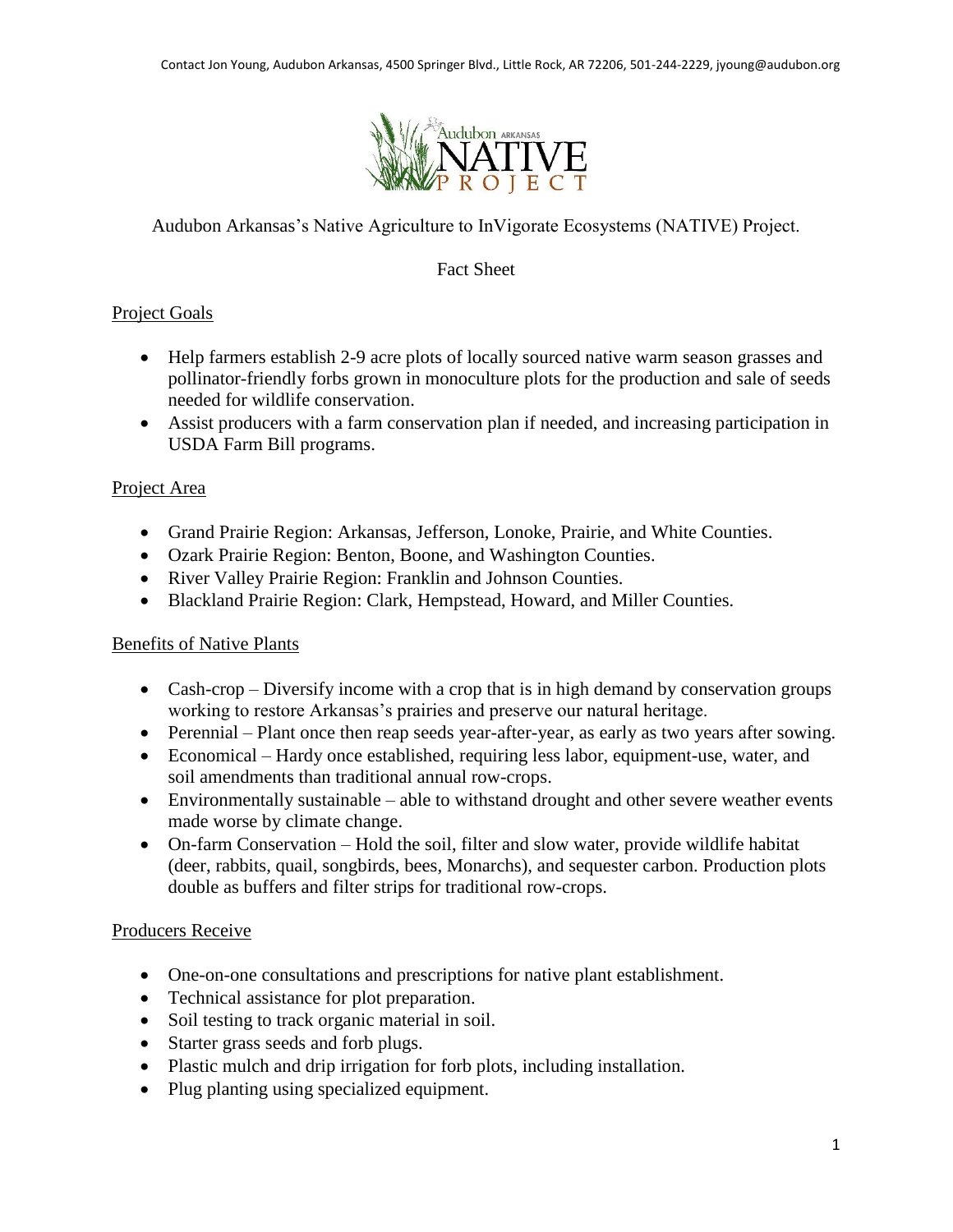- Technical assistance for plot maintenance, including weed management.
- Technical assistance with harvesting, plus specialized equipment where applicable and available.
- Access to national markets, plus seed cleaning, testing, and long-term storage services provided by Audubon's partner Roundstone Native Seed, LLC, in Kentucky.

# Producers Contribute

- Plot preparation, such as herbiciding and disking.
- Continued plot maintenance, such as mowing between rows and burning/haying dead vegetation after seed harvest.
- Seed crop harvesting and storage until seeds can be shipped to Roundstone.
- Track per-acre expenses for both traditional and native row-crops to help us compare input costs.
- Input on your farm conservation plan and working with NRCS to install practices as determined by your plan.
- Farm access to Audubon and project partners for monitoring.

## Producer Qualifications

To participate in Audubon's NATIVE Project, the acreage enrolled must be **EQIP eligible** and **you must be EQIP eligible.** The project is open to all farmers but we are especially looking for farmers who are **at least one** of these types of producers: Socially Disadvantaged; Beginning; Limited Resource; or Veteran Farmer or Rancher.

# Definitions:

- A. EQIP eligible land includes cropland, rangeland, pastureland, non-industrial private forestland and other farm or ranch lands.
- B. EQIP eligible applicants must:
	- Be an agricultural producer (person, legal entity, or joint operation who has an interest in the agricultural operation, or who is engaged in agricultural production or forestry management).
	- Control or own eligible land.
	- Comply with adjusted gross income (AGI) for less than \$900,000.
	- Be in compliance with the highly erodible land and wetland conservation requirements.
	- Develop an NRCS EQIP plan of operations that addresses at least one natural resource concern.

### C. Beginning Farmer or Rancher:

 A person or entity who has not operated a farm or ranch, or who has operated a farm or ranch for not more than 10 consecutive years. This requirement applies to all members of an entity.